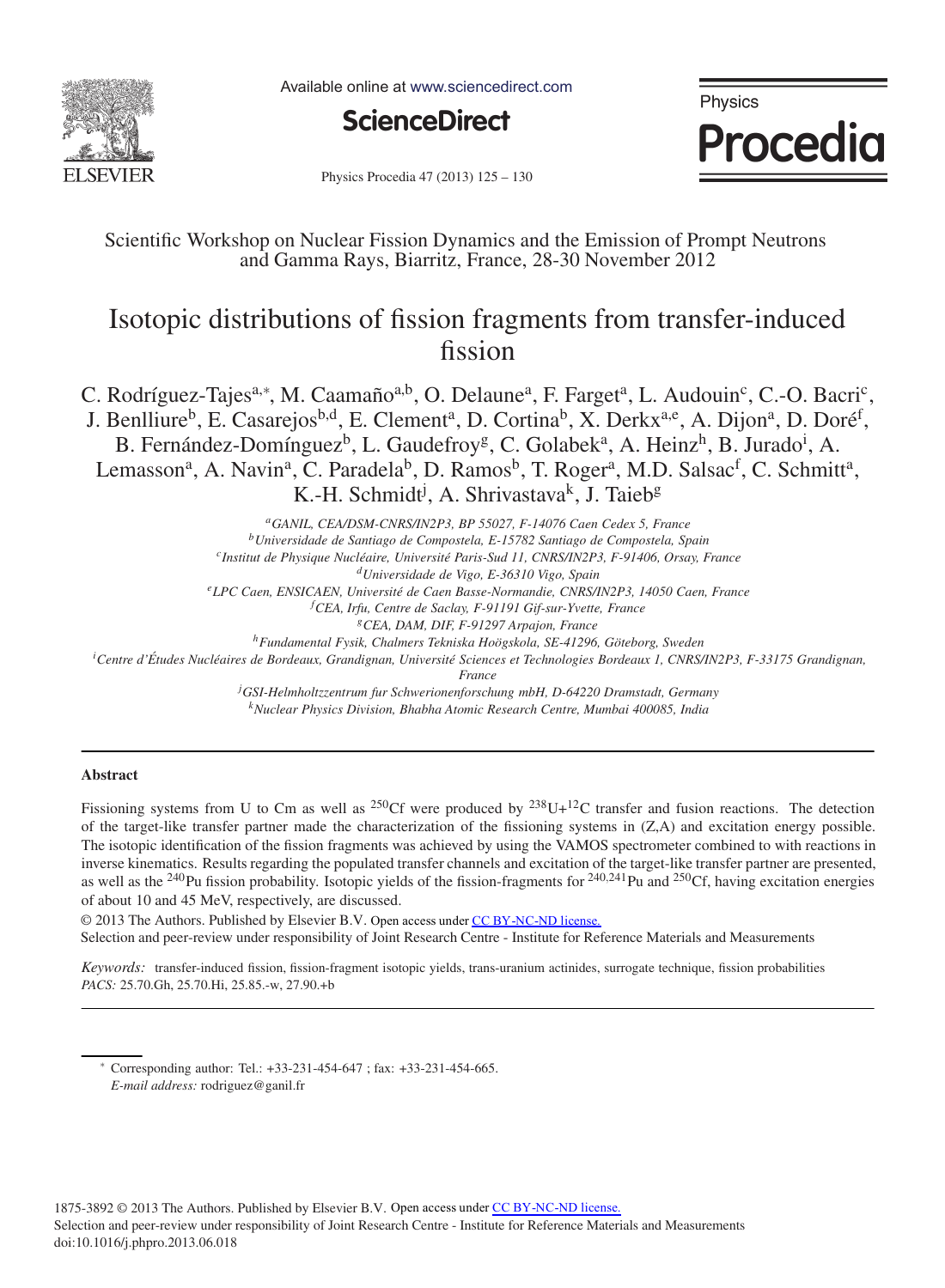# **1. Introduction**

An intense work has been performed during the last decades in order to overcome the restrictions of conventional neutron-induced fission experiments. In this context, the surrogate technique (Escher et al., 2012) was developed in order to estimate those neutron-induced fission cross-sections required for practical applications, which can not be measured directly due to difficulties in producing and handling the required targets. The surrogate method proposes to produce the compound nucleus of interest by an alternative reaction that is accessible in the laboratory. It usually invokes the Weisskopf-Ewing limit, where the branching ratios for the decay of the compound nucleus do not depend on  $(J,\pi)$ , or assumes that both the desired and the surrogate reaction lead to a similar  $(J,\pi)$  population in the compound nucleus. Under these assumptions, the neutron-induced fission cross-section can be obtained as the product of the fission probability measured in the surrogate reaction and the compound-nucleus formation cross-section, which is calculated with an optical potential.

From a more fundamental perspective, the use of alternative reactions is crucial in order to extend the body of available experimental data. An example is the Coulomb-induced fission of radioactive beams, which allowed an unprecedented, extensive survey of low-energy fission for neutron-deficient pre-actinides and actinides (Schmidt et al., 2000) and is the basis of the present SOFIA campaign at GSI (Germany) (Boutoux et al., 2013).

Despite all the efforts dedicated to the understanding of the fission process, the role of neutron and proton shells in the asymmetric fission observed at low excitation energies still remains unclear. Earlier experimental data showed a stabilization of the mass number of the heavy fission fragment at A∼140, which was attributed to the influence of spherical and deformed neutron shells at N=82 and N∼88. However, complementary data from the experiment at GSI (Schmidt et al., 2000) revealed an unexpected stabilization the atomic number at  $Z=54$ , where no proton shell effects are expected (Wilkins et al., 1976). The present work brings new experimental information into this picture, providing a simultaneous measurement of both the mass and atomic number of one of the fission fragments (either the heavy or the light one) through a new experimental technique that combines  $^{238}U+^{12}C$  transfer-induced fission reactions and inverse kinematics. Recent data regarding the populated reaction channels and earlier measurements devoted to the study of the fission fragments (Farget et al., 2012) will be discussed.

# **2. Experiment**

 $A^{238}U^{31^+}$  beam with an average intensity of 10<sup>9</sup> pps was accelerated in the CSS1 cyclotron of GANIL up to 6.14 MeV/u and impinged on a 100 *μg*/*cm*2-thick 12C target, the incident energy in the centre of mass being 10 % above the Coulomb barrier. Inelastic, fusion and transfer reactions were observed in the exit channel, producing a wide variety of excited actinides with a certain probability of decaying by fission.

The detection of the target-like nucleus was performed in a silicon telescope named SPIDER, which covered polar angles between 30◦ and 47◦. SPIDER is composed by two double-sided, annular, Si detectors, 70 *μ*m and 1 *mm*thick. They were used to measure the energy loss,  $\Delta E$ , and the residual energy,  $E_{res}$ , giving the total kinetic energy  $E = \Delta E + E_{res}$ . The  $\Delta E - E$  correlation was used to identify the target-like nucleus in (Z,A) and, therefore, the complementary actinide, assuming a two-body reaction. The scattering angle of the target-like nucleus was measured with an uncertainty below 1◦ thanks to the segmentation of the telescope, making possible the determination of the excitation energy with a final resolution of 2.8 MeV (FWHM).

The large-acceptance VAMOS spectrometer was used for the simultaneous measurement of one of the fission fragments, which is described in detail in Ref. (Farget et al., 2012). The energy loss and the residual energy of the fragment, measured in an ionization chamber and a Si wall, were used to reconstruct its total kinetic energy and identify the atomic number by means of the  $\Delta E - E$  correlation, with  $\Delta Z/Z = 1.5 \cdot 10^{-2}$ . Vertical and horizontal position measurements performed in two drift chambers after the VAMOS dipole were used to reconstruct the magnetic rigidity, the path and the angles at the target position by an ion-optical procedure (Pullanhiotan et al., 2008). In addition, time-of-flight measurements were performed with a secondary-electron detector, using the high frequency of the cyclotron as time reference, and the fragment mass was determined via the E-TOF-Bρ technique with a resolution  $\Delta A/A = 0.8 \cdot 10^{-2}$ .

Finally, six clovers of the EXOGAM array of Ge detectors surrounded the target for coincident γ-ray measurements,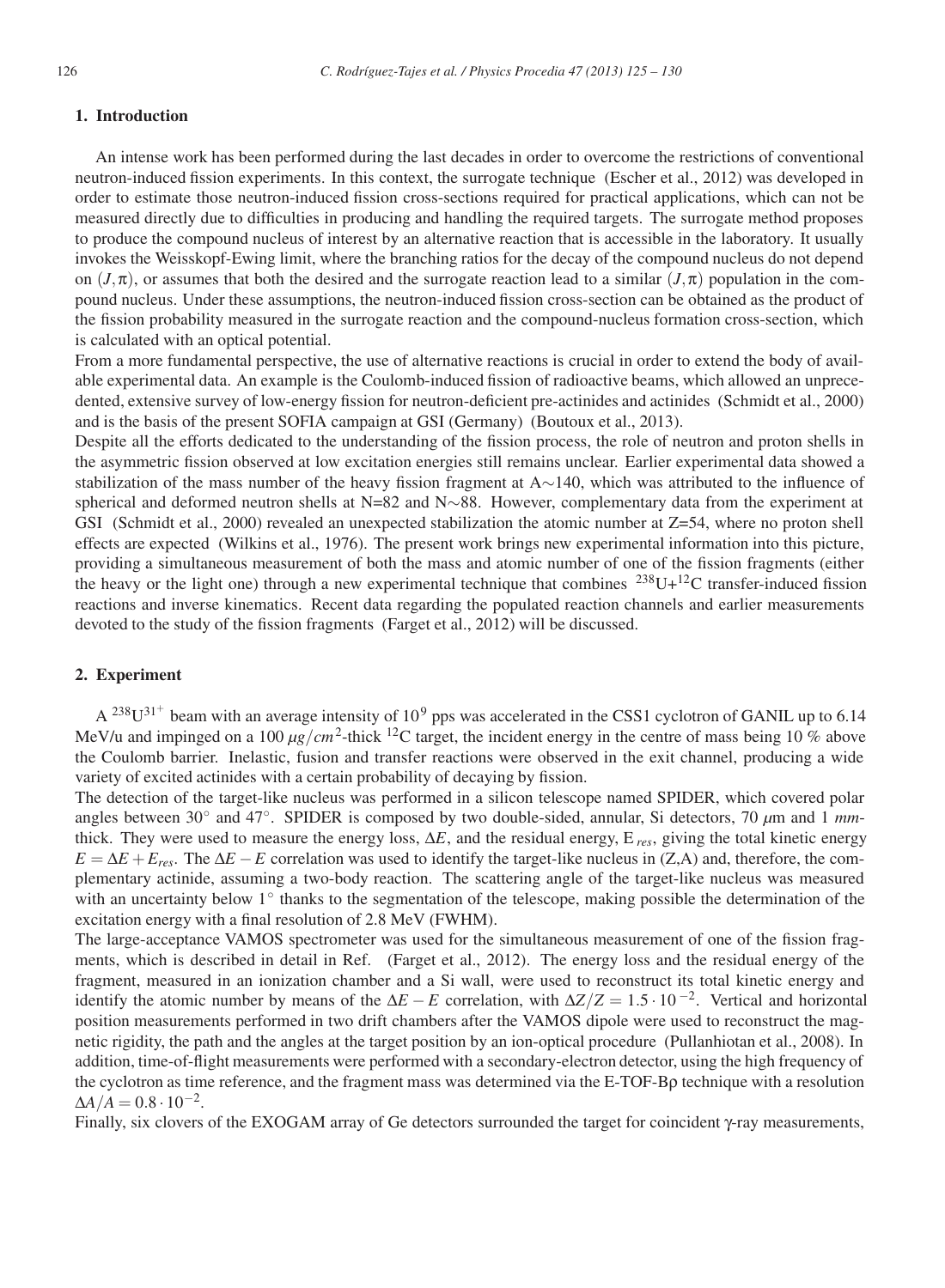

Fig. 1. Identification of the target-like nuclei from the ΔE-E measurements provided by SPIDER. A condition requiring a simultaneous detection of a fission fragment in VAMOS was applied to the data.

which were used to cross-check the identification of the fission fragments and investigate the excitation of target-like nuclei in the exit channel.

### **3. Analysis of the target-like nuclei**

Figure 1 shows the isotopic identification of the target-like nuclei achieved from the Δ*E* −*E* correlation provided by SPIDER. Fissioning systems between U and Cm were produced, corresponding to the transfer of up to eight nucleons between the projectile and the target. The angular distributions measured for the different transfer channels show a similar bell shape centred at an approximate angle of 37◦ in the laboratory, which is above the calculated grazing angle of 30◦. In general, integrated transfer cross-sections, corresponding to the SPIDER angular range, decrease exponentially with the opposite of the ground-state Q-value, -Q *gs*, and the number of transferred nucleons (Biswas et al., 1995), amounting to few tens of mb for the strongest channels. The excitation-energy distribution measured for  $^{238}$ U( $^{12}$ C, $^{10}$ Be)<sup>240</sup>Pu is shown in Fig. 2. The fission probability is also presented and, although corrections from the VAMOS acceptance still need to be applied, main features, such as the onset of first and second chance fission, are visible at approximate excitation energies of 6 and 14 MeV, respectively.

Gamma-ray spectra of the target-like nuclei are given in Fig. 3 for inelastic,  $^{238}U(^{12}C^{11}B)^{239}Np$  and  $^{238}U(^{12}C^{10}Be)^{240}Pu$ reactions. Among those events with an excitation energy above the first excited state of the target-like nuclei, γ-ray emission from this state was observed with a fraction of  $13 \pm 3$  % for the three cases. This result indicates that excitation of the target-like nuclei, which is usually neglected in the measurement of fission probabilities and application of the surrogate technique, can be important.

#### **4. Analysis of the fission-fragments**

Two different systems were analysed: <sup>240,241</sup>Pu with an excitation-energy distribution centred at 10 MeV and <sup>250</sup>Cf, with an excitation energy of 45 MeV. The isotopic fission-fragment yields determined for both cases are given in Fig. 4 (left) as a function of the mass of the fragment and reflect the evolution from asymmetric to symmetric fission with the increase of excitation energy. The good agreement between the results obtained for  $240,241$ Pu and previous measurements available from thermal-neutron-induced fission of <sup>239</sup>Pu ( $E_x \sim 6$  MeV) (Schmitt et al., 1984), (Bail, 2009) proves the validity of our method (Fig. 4, top-right). The fragment yields measured for  $^{250}$ Cf were also investigated as a function of the atomic number and are shown in Fig. 4 (bottom-right). The absence of proton emission expected at moderate excitation energies (45 MeV) is reflected in the experimental  $Y(Z)$  distribution, which, within an accuracy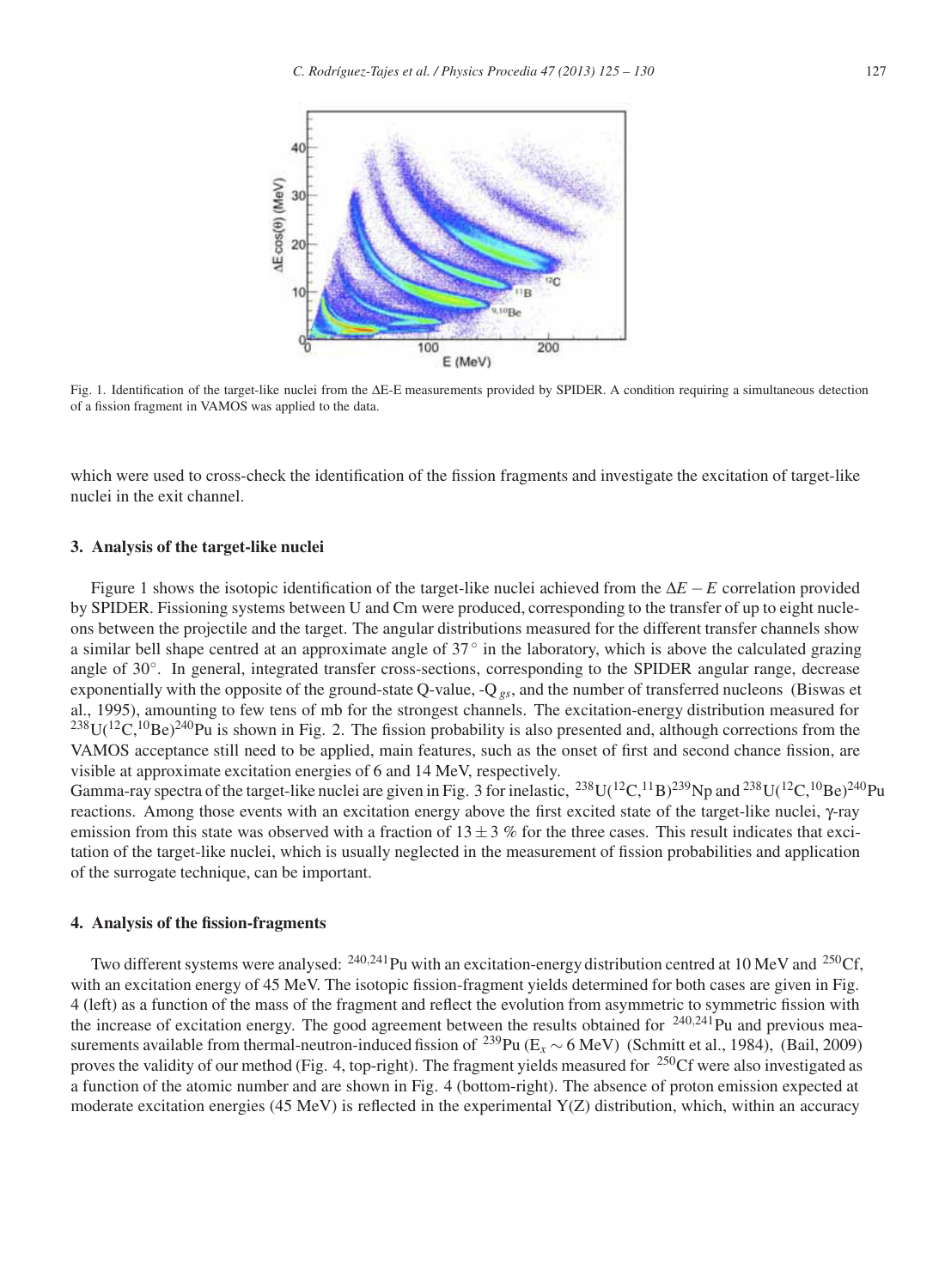

Fig. 2. (Left) Excitation energy distribution measured for  $2^{40}$ Pu. (Right) Fission probability measured for  $2^{40}$ Pu. Experimental results still need to be corrected from the acceptance of the VAMOS spectrometer.



Fig. 3. γ-ray spectra of the target-like nuclei in the exit channel of inelastic (left),  $\binom{2}{C}$ ,  $\binom{1}{B}$  (center) and  $\binom{12}{C}$ ,  $\binom{10}{B}$  (right) reactions.

of 10 %, shows equal yields for complementary atomic numbers, i.e.  $Z_1+Z_2=98$ . The central plateau observed in the experimental data disagrees with the expected Gaussian shape. It was interpreted as a consequence of the contributions of lighter Cf isotopes produced by pre-scission neutron evaporation, which decreases the excitation energy of the fissioning systems. GEF calculations (Schmidt and Jurado, 2010) where equal contributions of <sup>245</sup>−250Cf were considered nicely reproduce the experimental data.

Figure 5 shows the fission-fragment neutron excess, defined for each atomic number as  $\langle N(Z) \rangle / Z$ , where  $\langle N(Z) \rangle$ is the average neutron number for a given Z. In the case of  $240,241$ Pu, the observed saw-tooth behaviour is produced by structure effects of the heavy fragment and post-scission neutron evaporation. The main feature appears at Z=50 and is associated with the formation of the spherical, doubly-magic nucleus <sup>132</sup>Sn, for which neutron emission is suppressed. The fact that the experimental results are well reproduced by GEF simulations shows the accuracy of this code for the description of the microscopic features of the fission process. Measurements carried out for  $^{250}$ Cf reveal a constant neutron excess, independent of the atomic number of the fragments, which is compatible with a total neutron evaporation (pre- and post-scission) of nine neutrons. However, GEF simulations predict an increase of the neutron excess for heavier fragments, known as charge polarization. The absence of charge polarization found for <sup>250</sup>Cf points out a new feature of the fission process that requires further investigation and may be related to the sharing of excitation energy between the two fission fragments.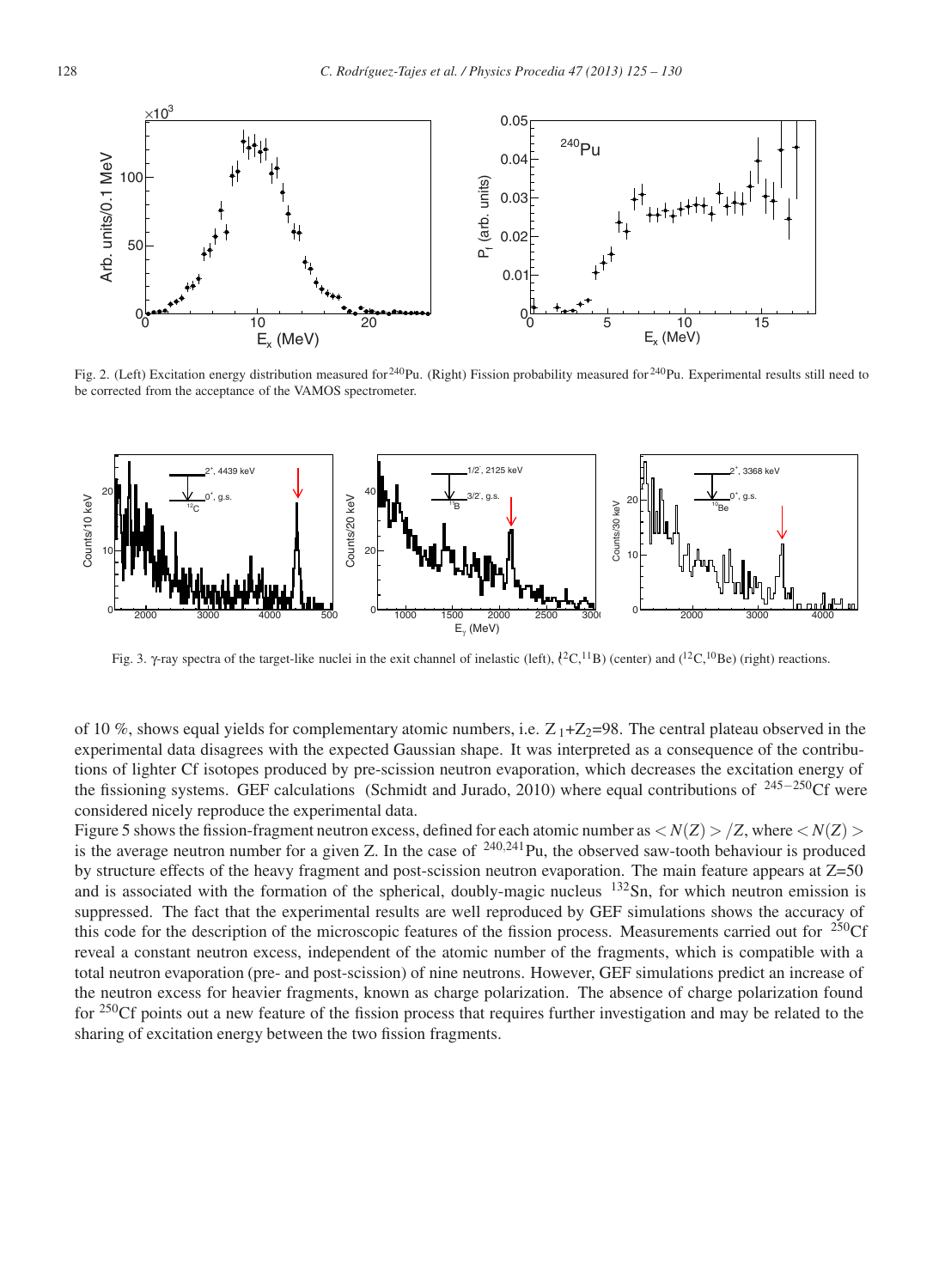

Fig. 4. (Top, left) Experimental isotopic yields of the fission fragments for <sup>240,241</sup>Pu as a function of the fragment mass. (Top, right) Comparison of the <sup>240,241</sup>Pu results obtained in this work, in black, with previous ( $n<sub>h</sub>$ , <sup>239</sup>Pu+f) measurements. (Bottom, left) Experimental isotopic yields of the fission fragments for <sup>250</sup>Cf as a function of the fragment mass. (Bottom, right) Fission-fragment yields as function of the atomic number for<sup>250</sup>Cf. The experimental data were normalized to 200. The solid lines represent calculated yields arriving from the fission of<sup>245−250</sup>Cf. The red line is the sum of <sup>245</sup>−250Cf contributions, assuming equal probabilities.

#### **5. Summary and conclusions**

An experimental campaign was developed at GANIL where  $^{238}$ U+ $^{12}$ C transfer-induced fission reactions were studied in inverse kinematics, allowing the investigation of fissioning systems between U and Cm, as well as  $^{250}$ Cf, produced in fusion reactions. Recent data taken during our last experiment provided a complete characterization of the produced fissioning systems and made a detailed investigation of the angular and excitation energy distributions populated in each transfer channel possible, as well as integrated transfer cross-sections and fission probabilities. For the first time, experimental data are available that provide access to the excitation of the target-like nucleus in the exit channel. A non-negligible probability of populating excited states of the target-like partner was observed, which needs to be considered for the application of the surrogate technique.

Earlier experimental results probed the potential of this new approach to the investigation of the fission process, which allows an accurate and complete measurement of the fission-fragment isotopic yields for both the light and the heavy fragment. The investigation of the neutron excess of the fragments at low excitation energies carried out for  $^{240,241}$ Pu clearly reflects nuclear-structure effects of the nascent heavy fragment at Z=50, while results obtained at higher excitation for <sup>250</sup>Cf reveal an unexpected constant behaviour with the atomic number of the fragments, which certainly deserves further investigation.

Finally, new experimental data regarding the fission fragments will be available from the our last experiment for an